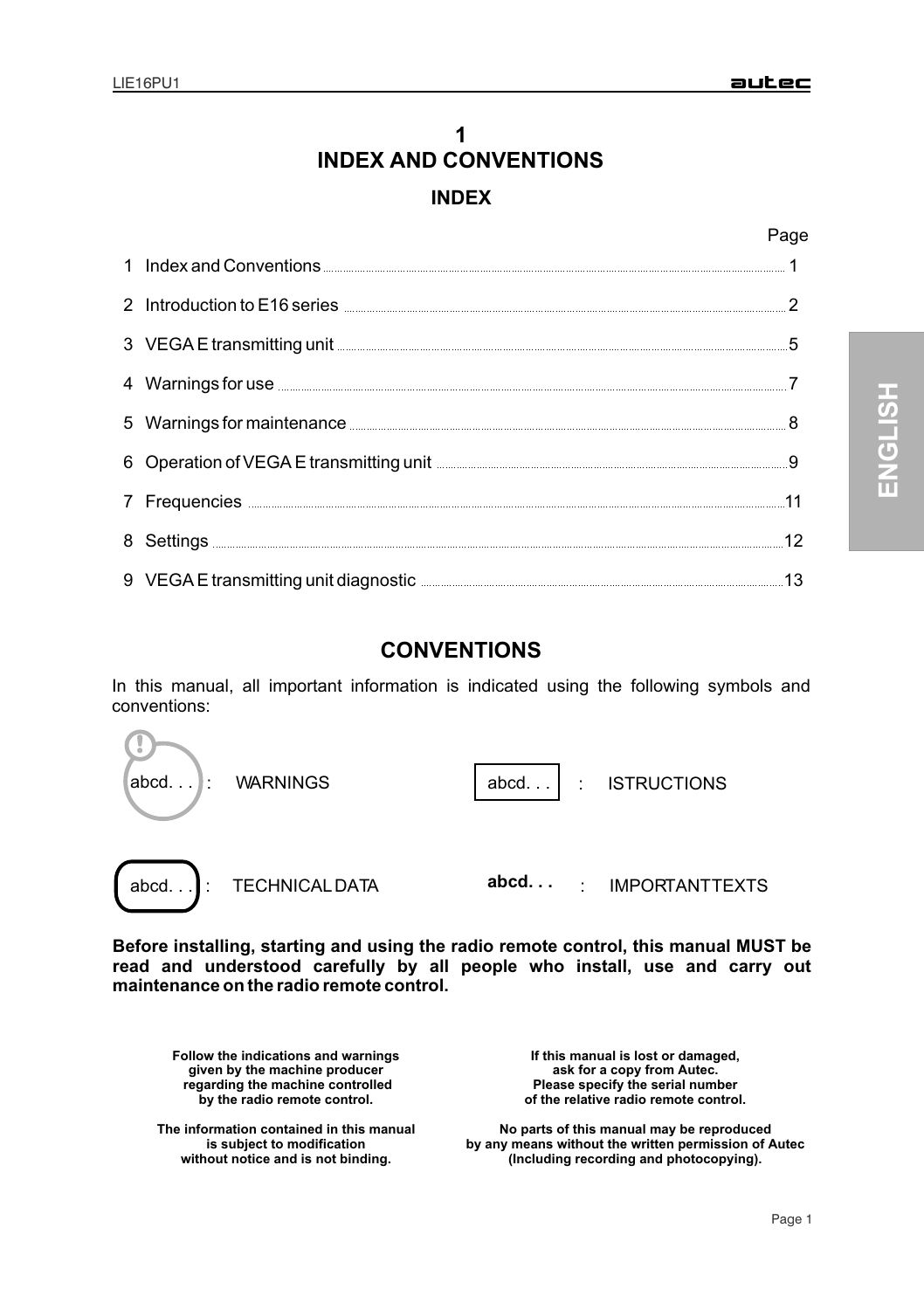## **INTRODUCTION TO E16 SERIES 2**

Industrial radio remote controls of the E16 series are used to command machines from a distance. Each industrial radio remote control is made up of a portable transmitting unit, from which the user can remotely control the machine, and a receiving unit installed on board the machine itself.

The transmitting unit uses radio frequencies to transmit a coded message which contains a value called address. Each receiving unit can only decode the messages coming from a transmitting unit with the same address.

This excludes the possibility of an interference activating any system function. If the radio frequency transmission is disturbed, incorrect or interrupted, the receiving unit autonomously stops the whole system.



**Each E16 series radio remote control is in conformity with the R&TTE 99/05/CE Directive and all its essential requisites.**  Each radio remote control is also in conformity with the norms given in the EC conformity declaration present in this manual.

!) **PERMITTED USES: Material lifting machines (construction cranes, industrial bridge cranes, machines for moving material in general, . . . )**

! **FORBIDDEN USES: Machines installed in areas where equipment with explosion-proof characteristics are being used Machines for moving, raising and transporting people**

To guarantee correct radio remote control operation, all current regulations regarding safety at work and accident prevention should be respected. All current user country national laws regarding the use of both the machine and the radio remote control MUST ALWAYS be respected.

**Autec cannot be held responsible if the radio remote control is installed on applications that are different from those permitted or if used in working conditions that do not respect prescribed standard.**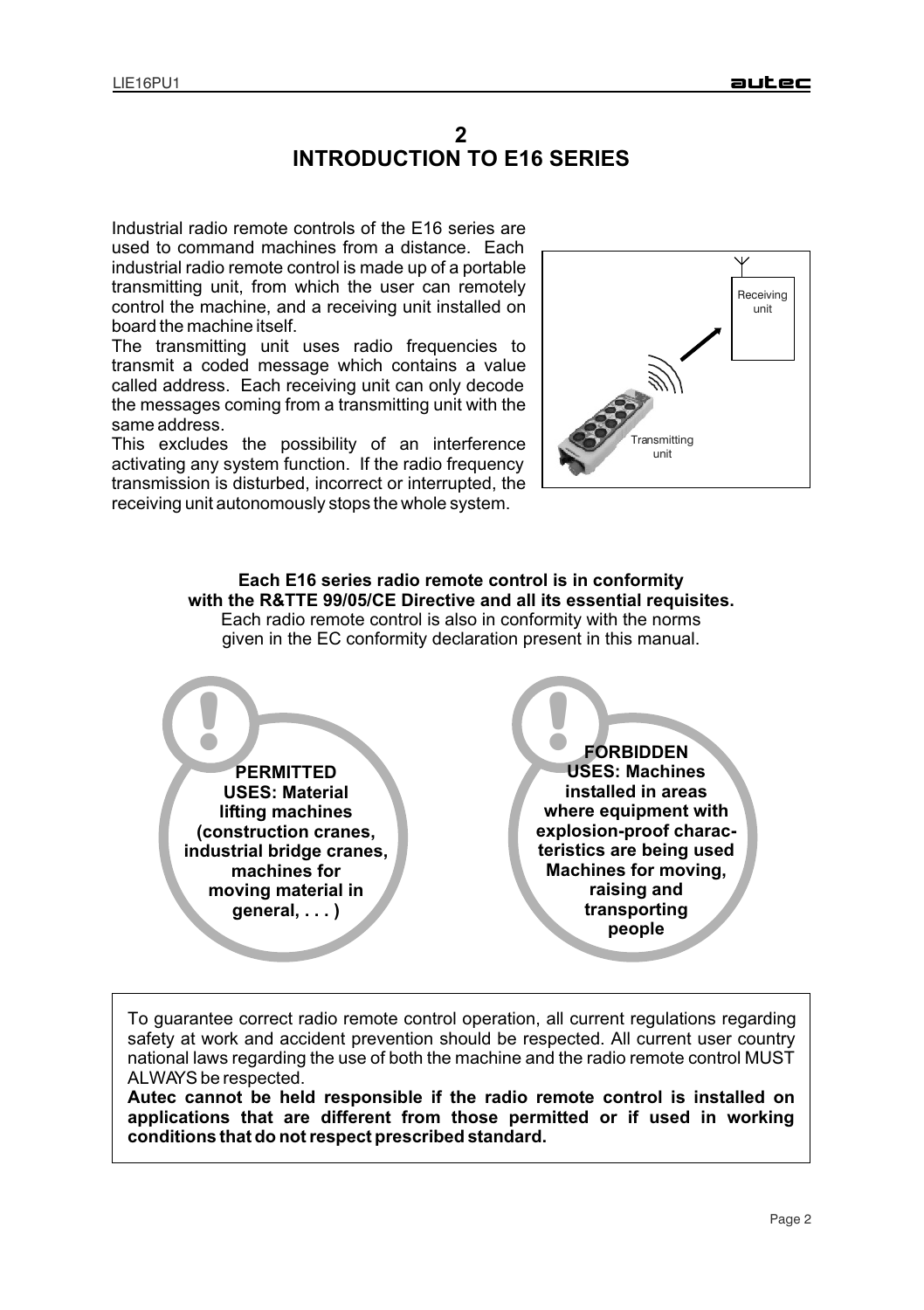## **LIMITATIONS & AUTHORISATIONS**

**It should be remembered that in some countries must be respected rules which control: - the use and/or possession of a radio remote control;**

**- the use of operational frequencies which have not yet been harmonised in Europe.**

! **All the indications that must be observed can be found in the "Limitations & Authorisations" document, which is included in the product's documentation**



**!** Any damaged parts can ONLY be replaced by authorised Autec personnel, and only using original Autec spare parts.

## **INSTRUCTIONS FOR DOCUMENT MANAGEMENT**

#### **CERTIFICATE OF GUARANTEE**

The conditions of the radio remote control guarantee are given in the "Certificate of Guarantee" contained in this manual.

**The electronic components which have a 3 year guarantee are: E16TXEU\_, E16RXEU\_ and E16CHEU\_.**

## **TECHNICAL DATA SHEET**

The technical data sheet shows the wiring system between the receiving unit and the machine. It should be compiled and checked by the installer, who has the responsibility of correct wiring. Once all necessary checks have taken place the installer must sign the technical data sheet, which must be kept with the user's manual (always keep a copy of this data sheet in case it is needed for administrative purposes).

## **IDENTIFICATION PLATES**

The radio remote control identification and approval data is given on plates that are on both the transmitting unit and the receiving unit.

**The plates MUST NOT be removed from where they are placed or damaged otherwise the warranty will be forfeited.**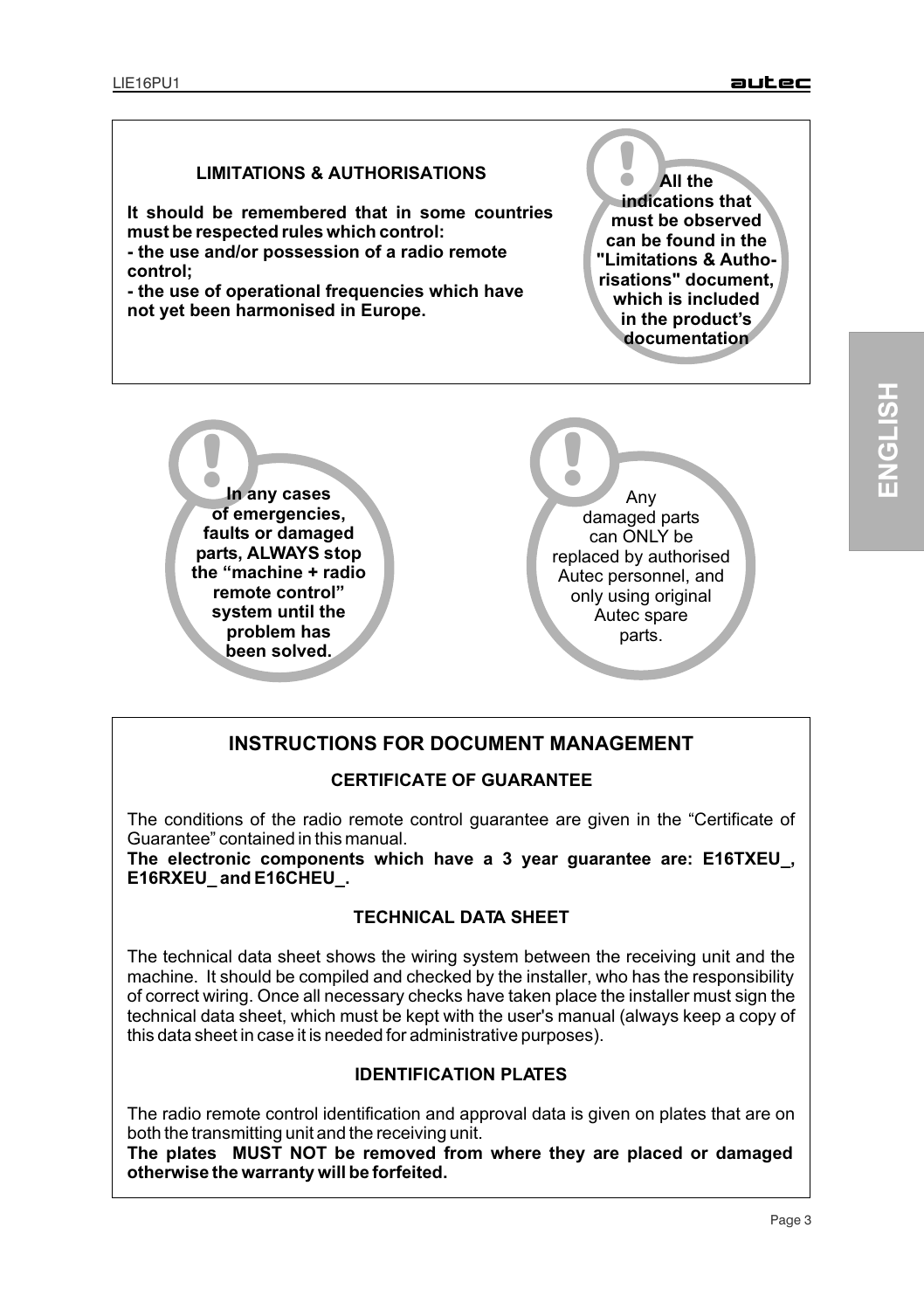# **E16 SERIES TECHNICAL DATA**

| /<br>Frequency range …………………………………………433.050 ÷434.790 MHz    |  |  |
|--------------------------------------------------------------|--|--|
|                                                              |  |  |
| Programmable radio channel  32 at 433 MHz (or 12 at 870 MHz) |  |  |
|                                                              |  |  |
|                                                              |  |  |
|                                                              |  |  |
|                                                              |  |  |
|                                                              |  |  |
|                                                              |  |  |
|                                                              |  |  |
|                                                              |  |  |
|                                                              |  |  |
|                                                              |  |  |
|                                                              |  |  |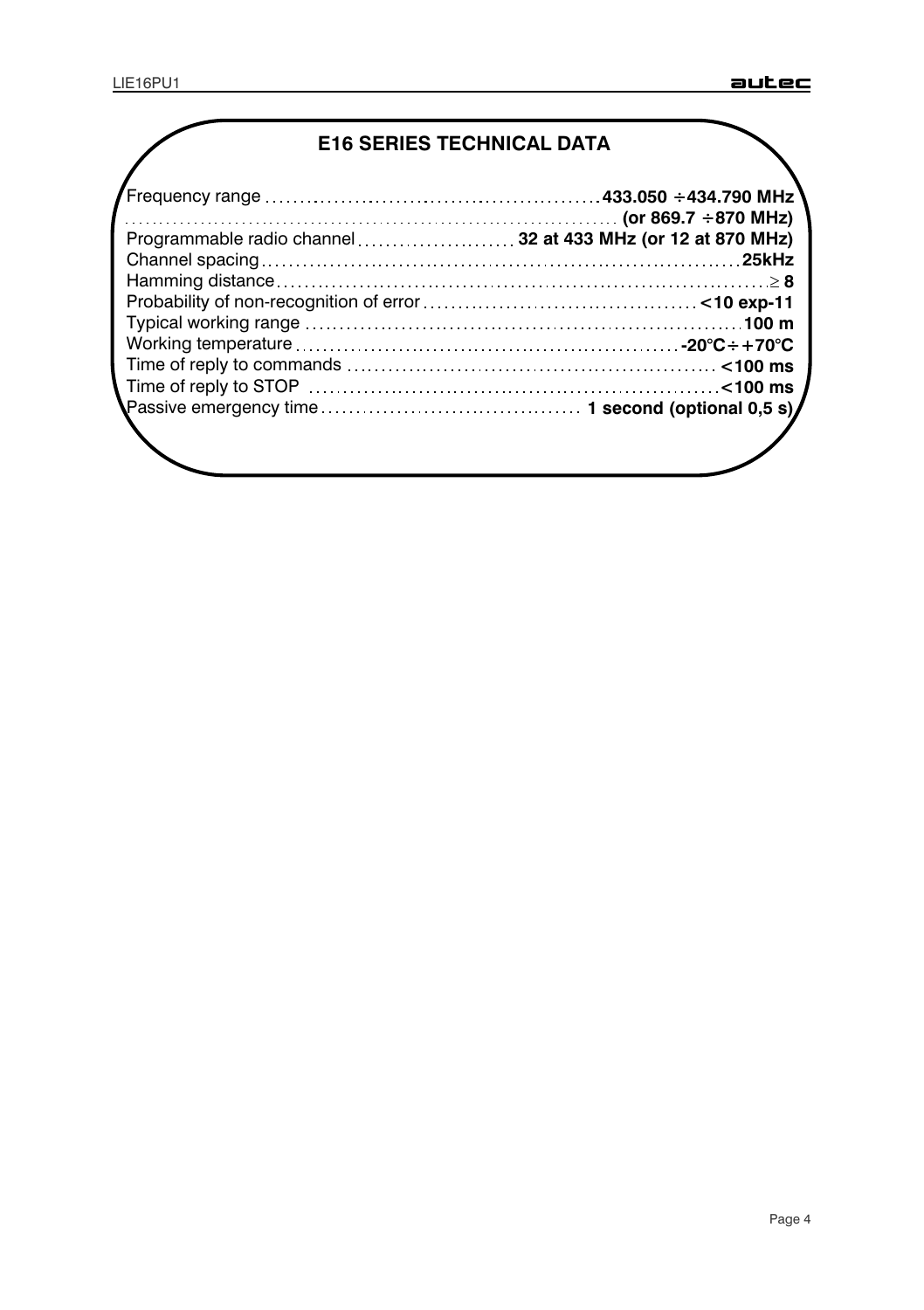# **VEGA E TRANSMITTING UNIT 3**

A VEGA E transmitting unit can be used with one of the following receiving units: - Type E16URX

- Type E16URQ.

**This manual refers exclusively to the transmitting unit: the installation warnings are given in the receiving unit manual.**



| А | starting keyswitch   | <b>E</b> STOP button           |
|---|----------------------|--------------------------------|
| B | green signalling LED | <b>F</b> lidentification plate |
| C | actuators pushbutton | <b>G</b> START pushbutton      |
|   | technical data plate | battery                        |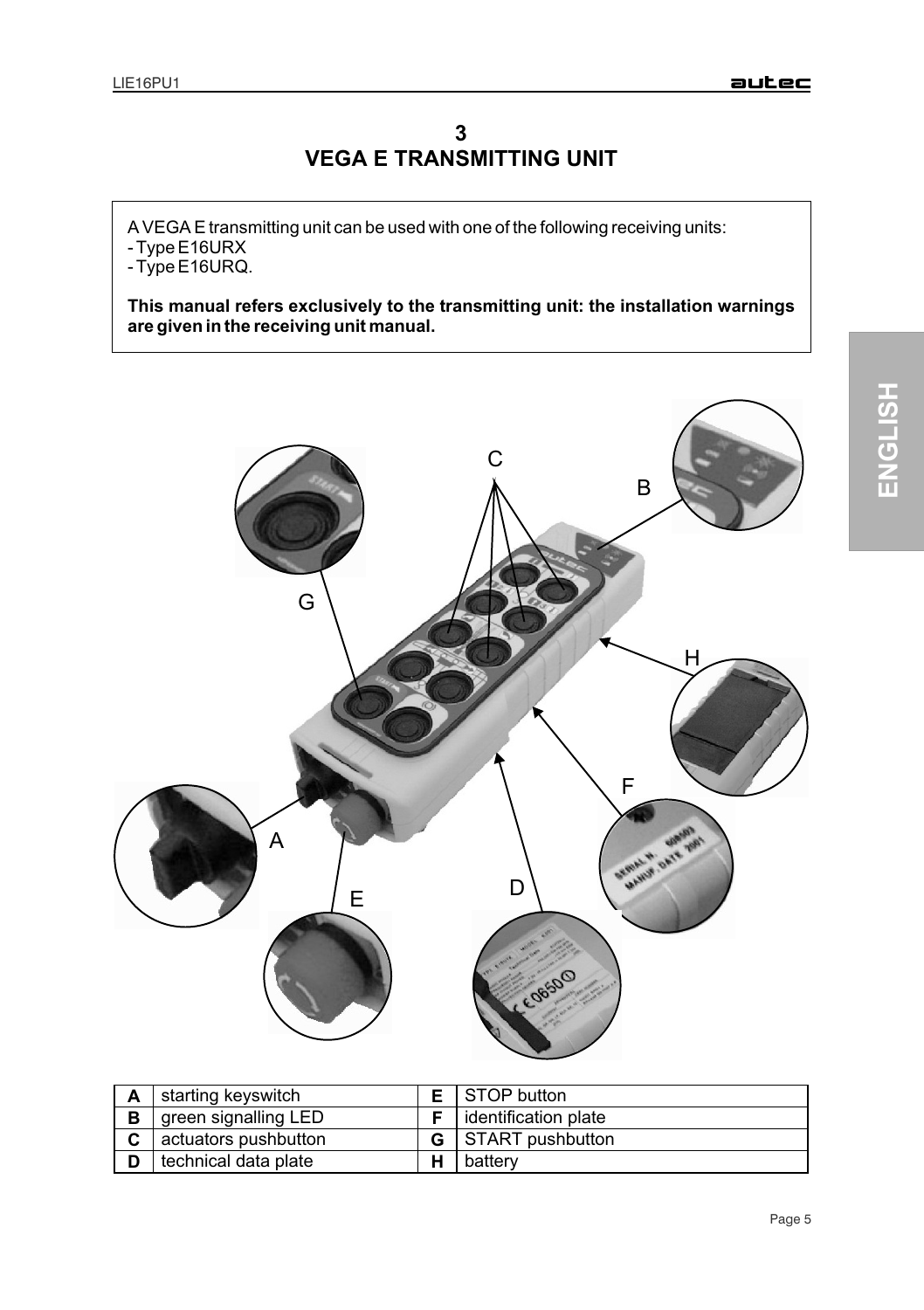With VEGA E - C22 and VEGA E - S22 transmitting units, the position of the START pushbutton is shown in the picture on the right. pushbutton

**The E16 series is equipped with a safety function called SAFETY which protects the "radio remote control + machine" system from involuntary movements caused by possible radio remote control faults.**

START

| Power supply (battery pack)NiCd 7,2V - 0,7 Ah or NiMH 7,2V - 1.3 Ah | <b>VEGA E TRANSMITTING UNIT TECHNICAL DATA</b> |
|---------------------------------------------------------------------|------------------------------------------------|
|                                                                     |                                                |
|                                                                     |                                                |
|                                                                     |                                                |
|                                                                     |                                                |
|                                                                     |                                                |
|                                                                     |                                                |
|                                                                     |                                                |
|                                                                     |                                                |
|                                                                     |                                                |
|                                                                     |                                                |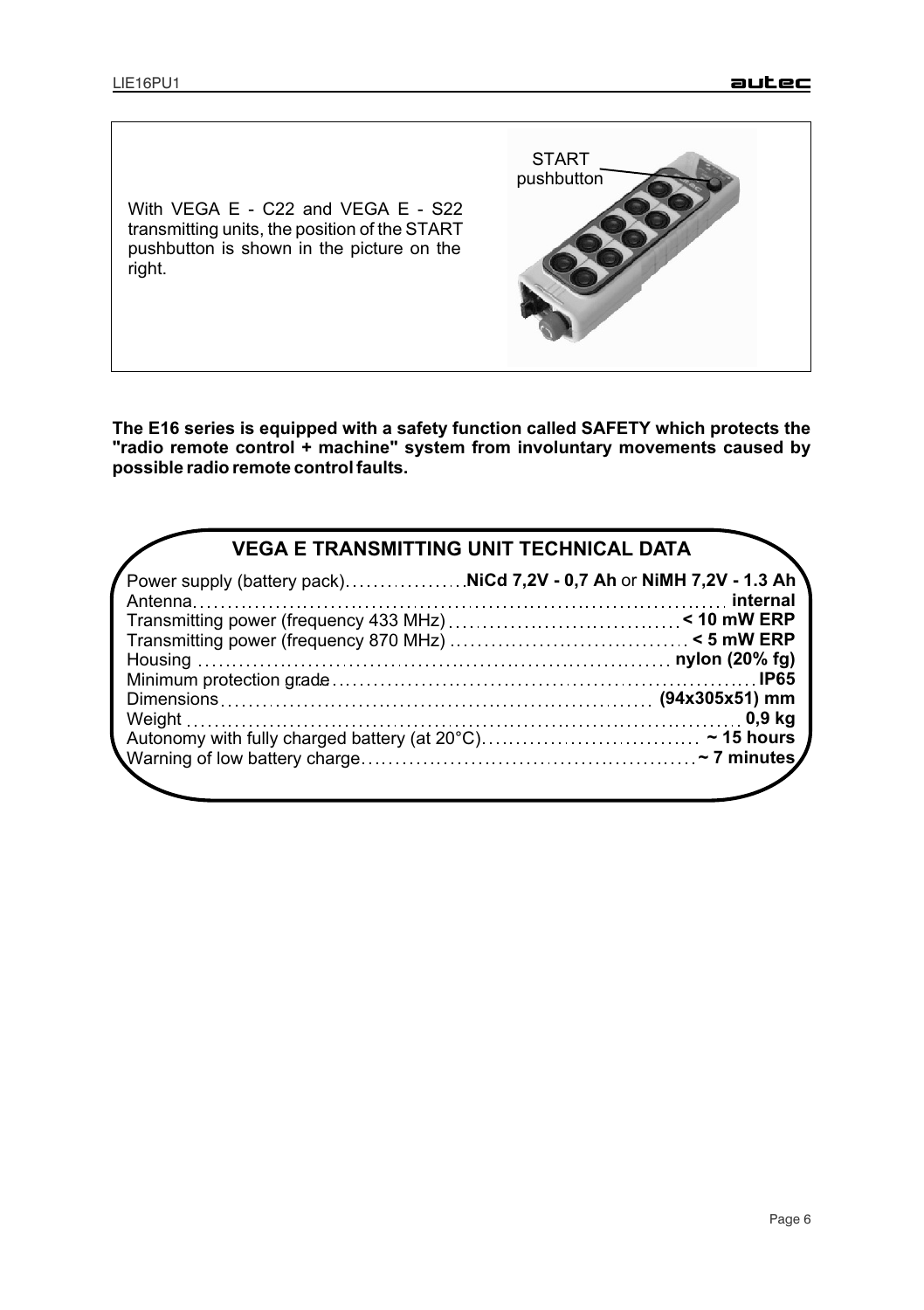

**ENGLIS H**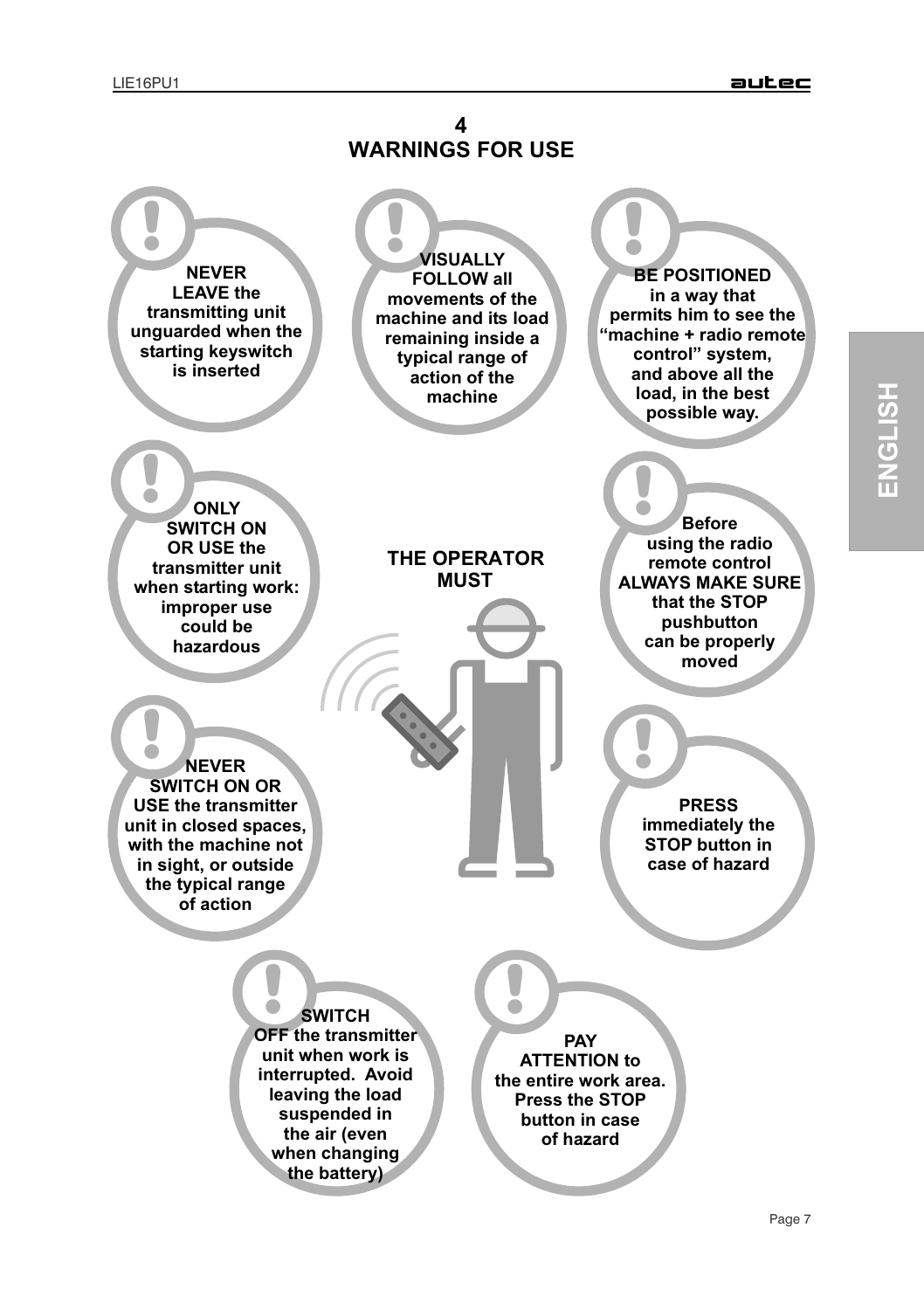



No particular maintenance needs to be carried out on the transmitting unit, but the following should be done in order to always keep it reliable and safe:

1) always store the unitin a clean dry place,

2) remove dust or accumulations of other material from the transmitting unit (never use solvents or flammable and corrosive products),

3) make sure that the gaskets, bellows and the actuator hoods (selectors and pushbuttons) are whole, soft and elastic, and that the symbols on the panel can be seen clearly

4) make sure that the battery seat is always clean

5) make sure that the battery contacts are clean

6) check for signs of damage.

#### **SERVICE**

When it is necessary to carry out special maintenance (radio remote control repair and replacement of damaged or faulty parts), do not contact anyone other than our Assistance Service. In order to make the intervention faster and more reliable, please help us identify the radio remote control correctly and completely by giving:

- the serial number
- the purchase date (given on the guarantee)
- description of the problem found
- the address and telephone number of the place where the radio remote control is being used
- the name of the person to be contacted
- the name of the company that supplied the radio remote control.

**Before calling the Assistance technicians, it is advisable to make sure that the given instructions have been followed correctly.**

## **SCRAPPING**

When scrapping, entrust the radio remote control to the separate scrap collecting services in the user country.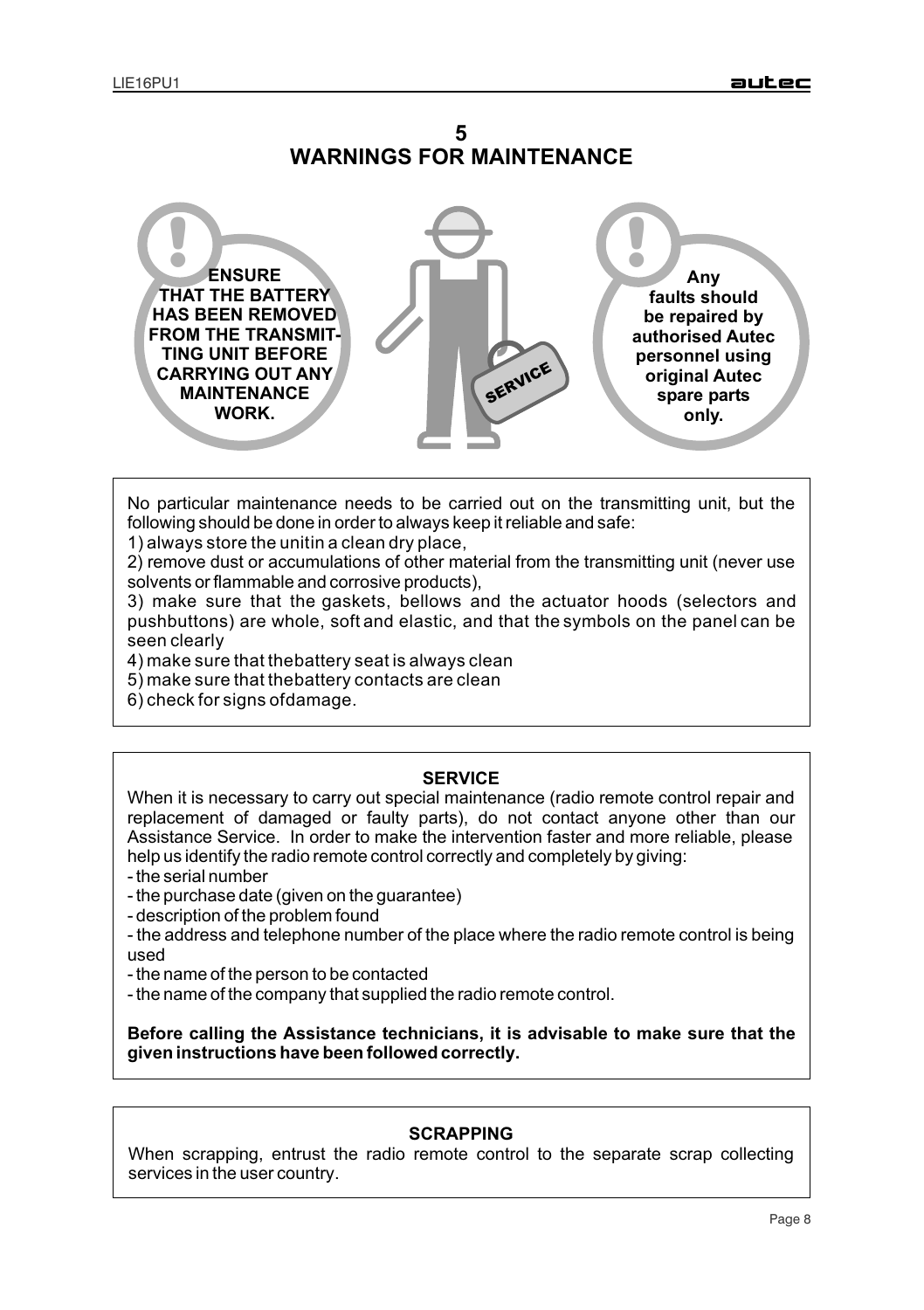| <b>OPERATION OF VEGAE TRANSMITTING UNIT</b> |
|---------------------------------------------|

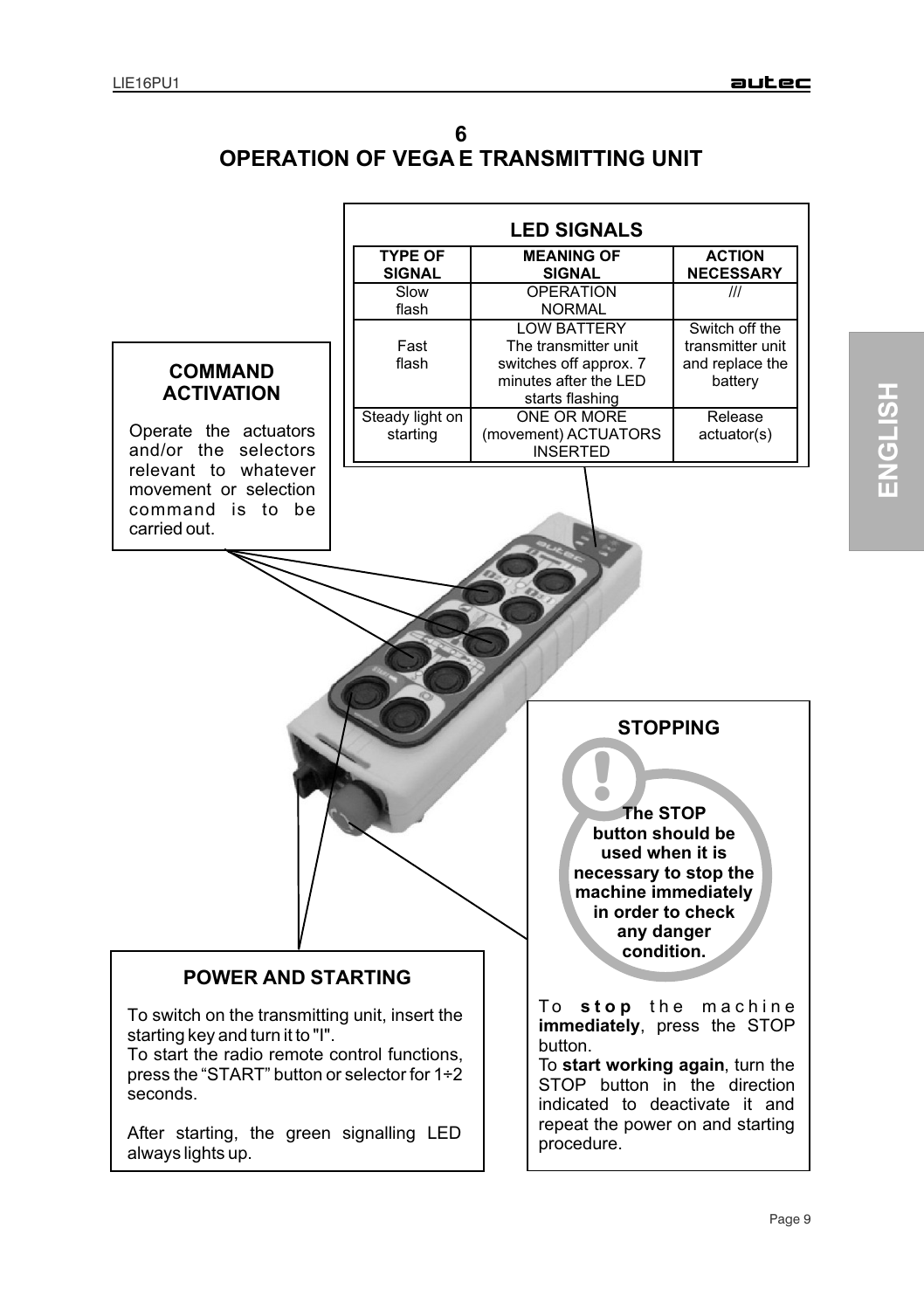# **CHARGING THE BATTERY**

To recharge a flat battery, proceed as follows:

1. Insert the battery into its proper battery charger, which should be positioned in an area having a temperature of between  $+5^{\circ}$ C and  $+35^{\circ}$ C. The battery now starts The battery now starts charging, a state signalled by the lighting up of the "ON CHARGING" pilot light.

2. After a maximum of 4÷5 hours the "END OF CHARGE" indicator switches off: the battery is fully charged. Remove the battery from the charger (if the battery is not removed, charging continues in maintenance mode).



## **SWITCHING OFF**

**The transmitting unit should be switched off each time work is stopped by turning the ignition key to "O" and extracting it (always put the key in a safe place).**

The unit may also switch off if the battery is not sufficiently charged and/or when the radio remote control is not used for more than 7 minutes.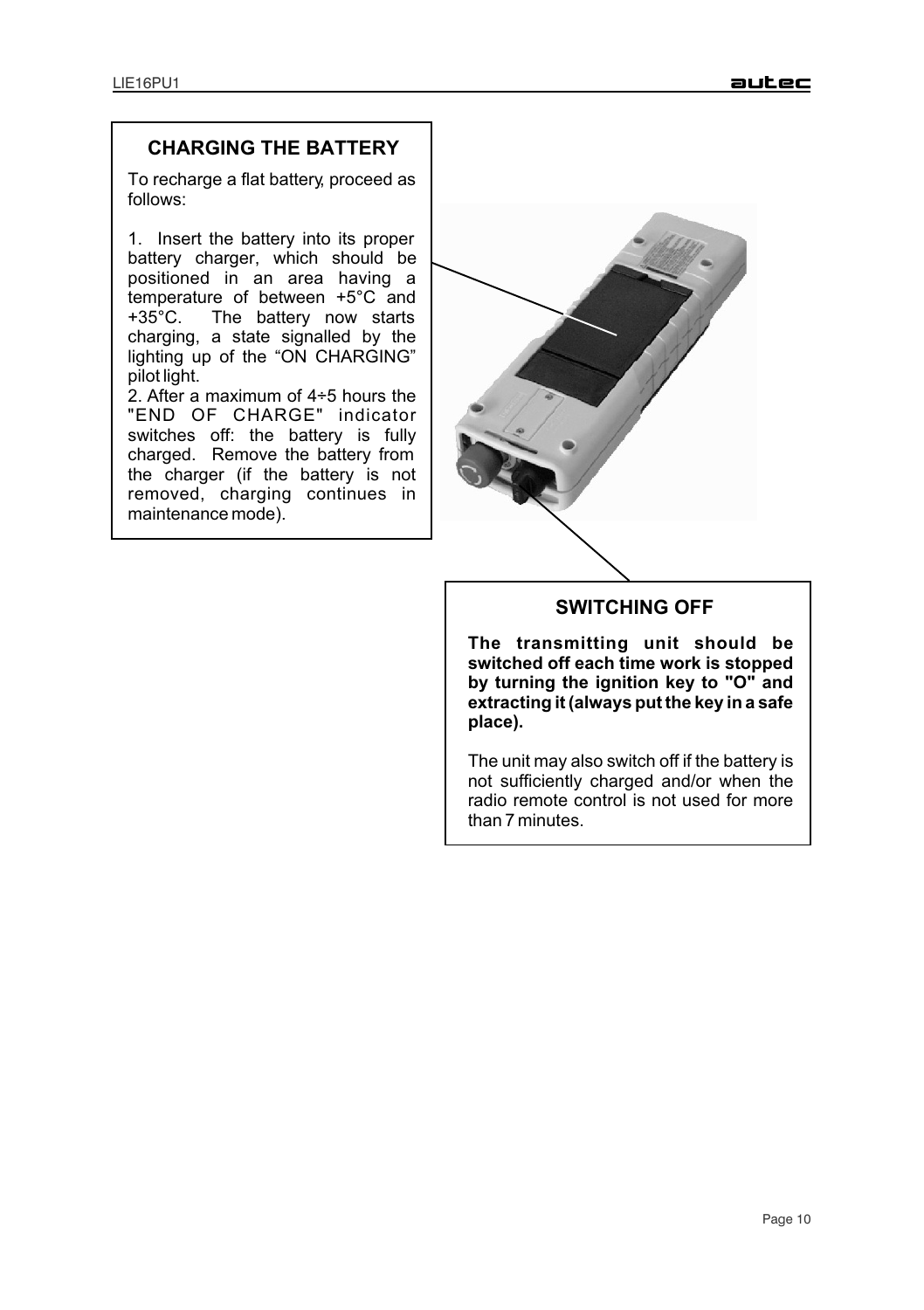# **7 FREQUENCIES**



**To activate this means of operation contact authorised Autec personnel.**

**H**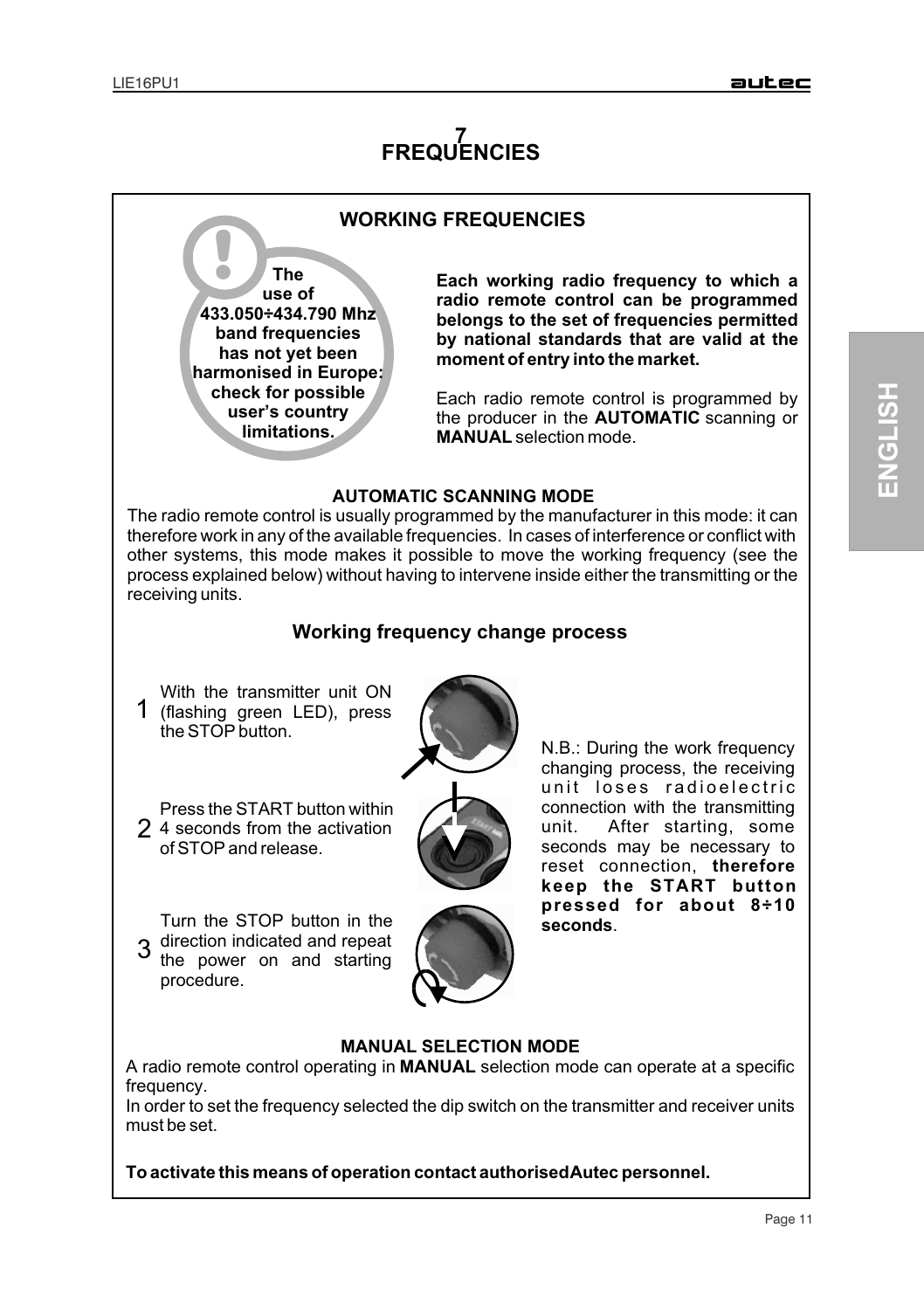# **8 SETTINGS**



Page 12